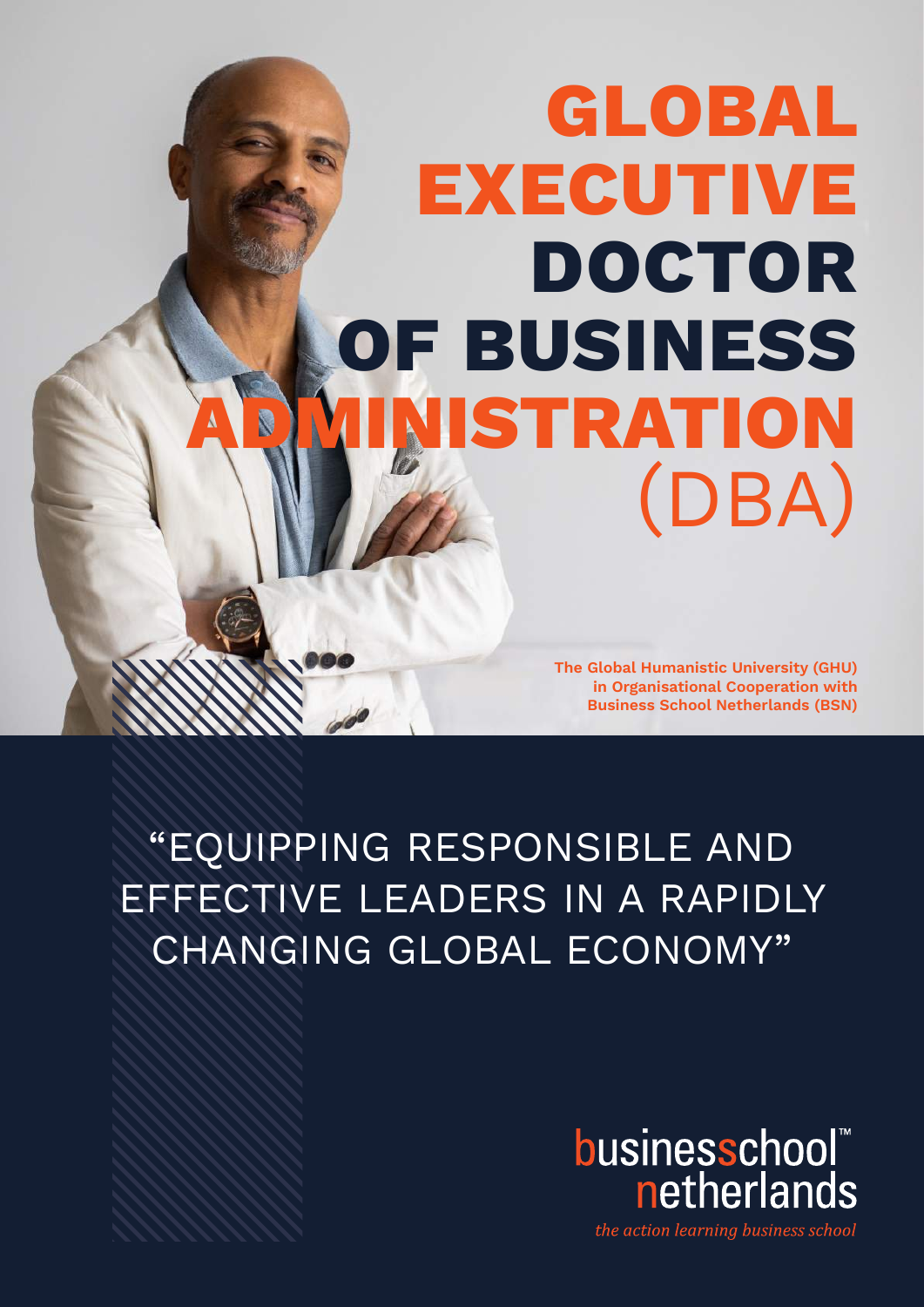

Are you seeking to deepen and leverage your overall business knowledge while remaining committed to ethical and performance-based leadership? Do you wish to build your capacity and enhance your management decision-making process through measurable actions? The Global Humanistic University and Business School Netherlands DBA is a prestigious and challenging programme designed to equip you with the skills you need to be a Great Leader. BSN is passionate about Great Leadership.

The DBA is for Great Leaders, who comfortably combine success with responsibility. Great Leaders who (1) are responsible and create a positive impact on society; who (2) are capable to transform their own organisations; who (3) who take well-informed decisions and who (4) are focused on performance management.

Business School Netherlands and the Global Humanistic University both have a strong tradition of training business leaders and thinkers who engage with their organisations and communities. BSN has a very successful track record of offering DBAs worldwide in many countries, including China, the Netherlands, Africa and more.

This DBA programme combines the GHU's progressive educational methodologies with BSN's strong emphasis on measurable and actionable management strategies and philosophies.

#### **ACCREDITATION**

The DBA has the accreditation of AAC. The Accreditation Agency Curacao (AAC) is an independent and professional Accrediting Agency of Higher Education located in Curacao. The AAC is officially recognized by the Ministry of Education, Science, Culture and Sports of the Government of Curacao.



AAC is an affiliate of ENQA and a full member of INQAAHE. AAC adopts the standards and guidelines for quality assurance in the European Higher Education Area (ESG; 2015). The European Association for Quality Assurance in Higher Education (ENQA) developed these standards in cooperation with the European Students' Union (ESU), the European Association of Institutions in Higher Education (EURASHE) and the European University Association (EUA).

The collaborative DBA between BSN and the GHU carries accreditation from the American Council for Business Schools and Programs (ACBSP).

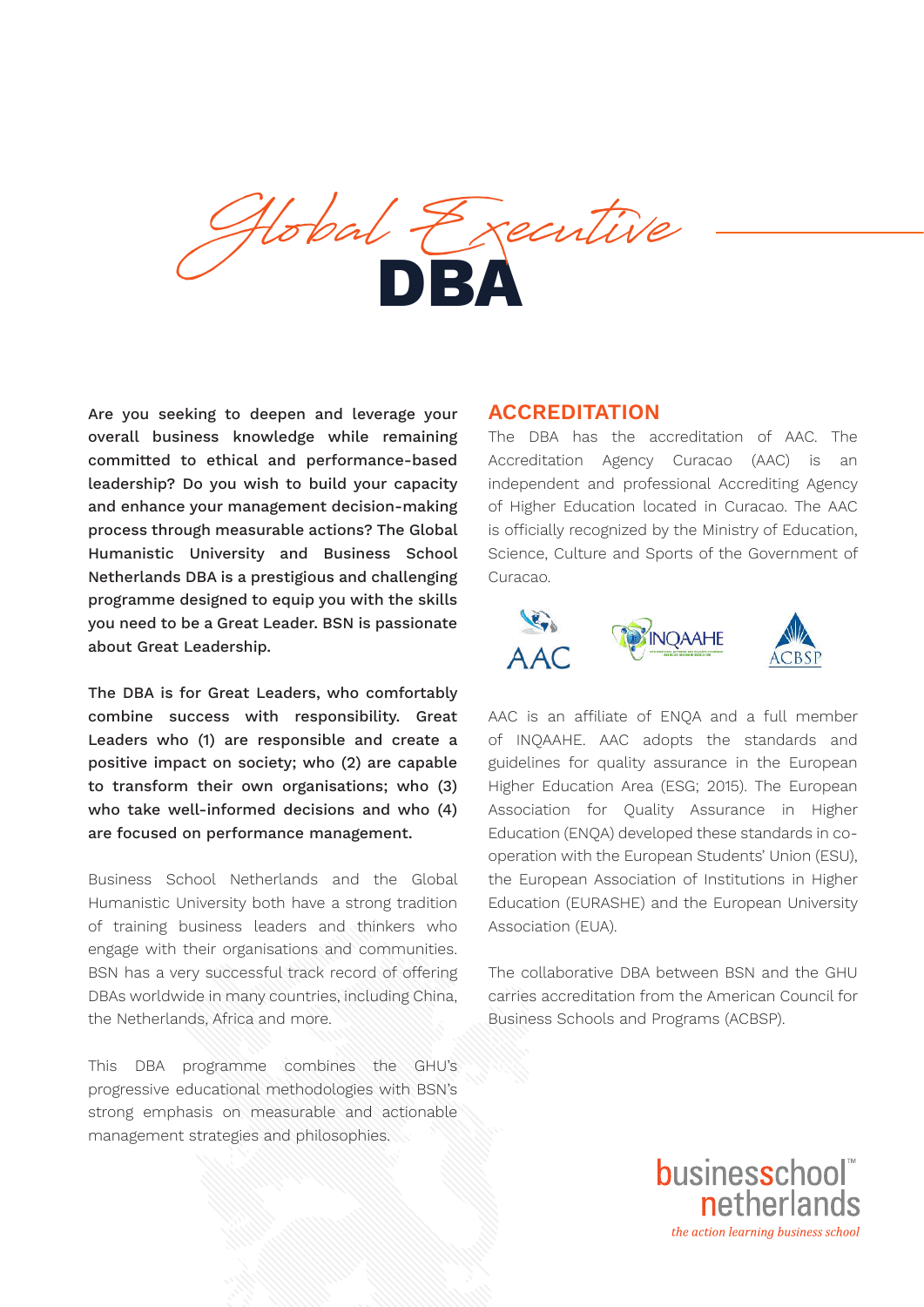

The Global Executive DBA focuses more on knowledge creation and practical application rather than being a taught qualification. The online modules and optional DBA conferences and workshops are delivered by expert faculty from both the GHU and BSN (Please refer to the programme structure outline)

methodology, you will be required to identify a complex corporate leadership issue in a complex  $\sim$  100  $\,$ your workplace, industry or society. The voor method was voor  $\sigma$ During the DBA, candidates will have some mandatory group sessions and course work. These will elevate your level of academic preparedness and will equip you with the capabilities and skills required to undertake a comprehensive research project. Using these newly acquired insights and combining it with the new sound theoretical grounding and understanding of relevant research

The small class sizes of 5-10 DBA candidates *The DBA carries a to*i allow for genuine personal guidance. During (European Credit your DBA you will benefit greatly from our credits) Doctoral Degree Mentorship provided by your own Action Learning Coach-facilitated peer conversations.

#### **WHO ARE YOUR PEERS?**

They are business owners and senior managers of SME's as well as multinationals or senior professionals such as senior consultants and human resources management advisors, directors and partners of professional services firms. They are, like you, curious, enjoy technology, enjoy challenge, enjoy problem solving, enjoy learning, accept responsibility, maintain professionalism, are flexible, patient, enthusiastic and self-confident.

#### **PHASE 1**

| Module                                                        | <b>ECTS</b> |
|---------------------------------------------------------------|-------------|
| Research Proposal*                                            | 5.          |
| Academic Writing/Method Skills*                               | 15          |
| Review of Professional Capabillity (Reflection)*              | 10          |
| Planning an advanced Practitioner Research Programme (Exposé) | 30          |
| * Any order                                                   | 60          |

# **PHASE 2**

| Module                                     | <b>ECTS</b> |
|--------------------------------------------|-------------|
| Project Report (Thesis)                    | 85          |
| Research Paper                             | 30          |
| Oral Presentation and Viva Voce (Defensio) | 5           |
|                                            | 120         |
| Total                                      | 180         |

*The DBA carries a total of 180 ECTS credits (European Credit Transfer System/ 90 USA Credits)*

*The programme duration is a minimum of 3 years, with a maximum allowed time of 7 years for completion.*

*The DBA can be completed in the student's native language, but the Research Proposal (5 ECTS), the Exposé (30 ECTS), and the Research Paper (30 ECTS) must also be submitted in English. This may be done in the form of a notarised translation.*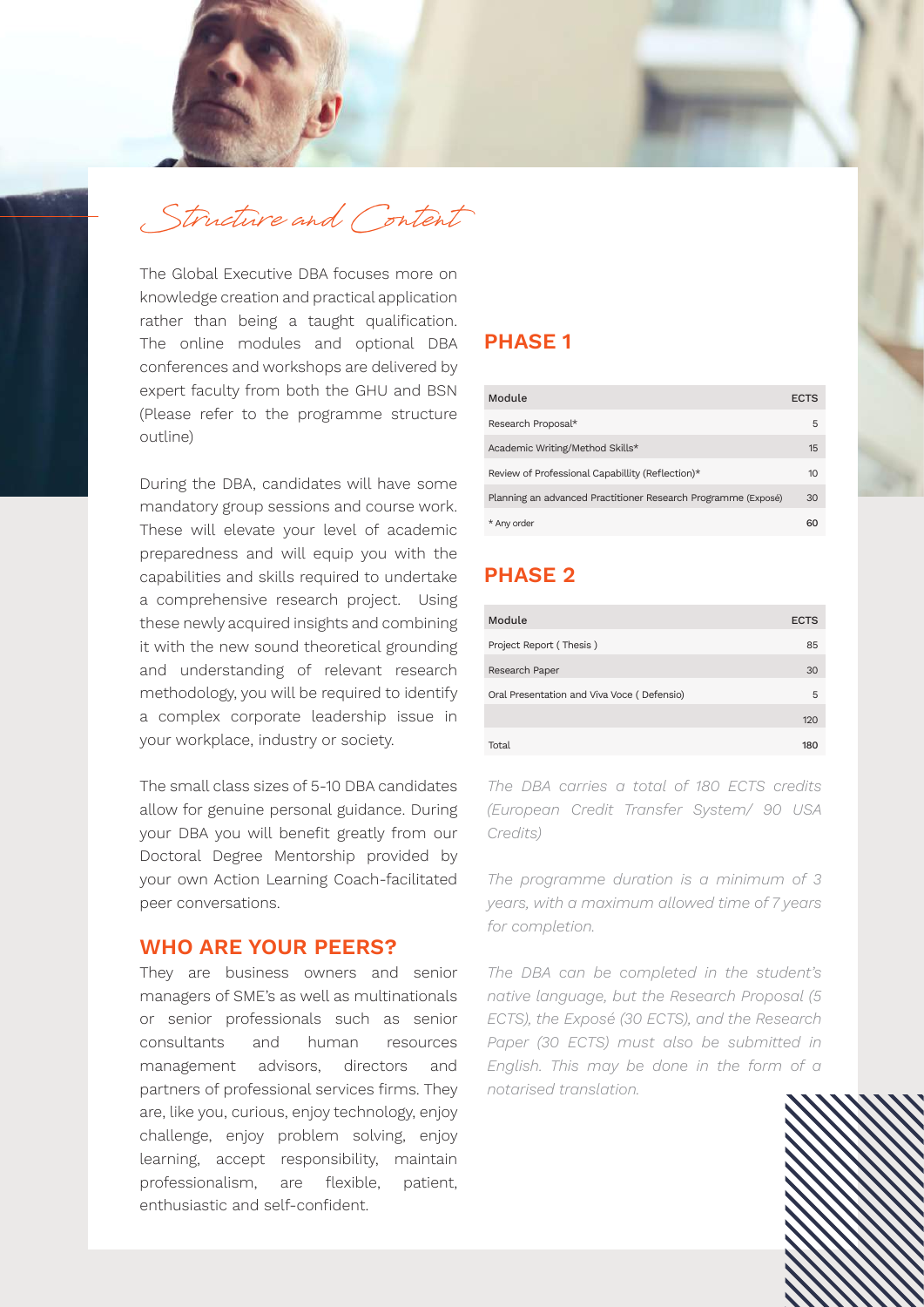

# **ONLINE WITH OPTIONAL CONFERENCES**

The collaborative DBA program is offered 100% online via the Online Campus. BSN will organize a non-mandatory study week each year and may also organize several offline short courses, events etc. Candidates may be asked to make a financial contribution to such off-line gatherings.

## **ACADEMIC ADVISORS & MENTORS**

As a DBA candidate you will have one professor supervising your programme from the beginning until graduation and a second marker (professor) assisting and supporting you when working on the thesis. One professor will be from BSN and the other from the GHU.

#### **GRADUATION AND POST-DBA**

DBA candidates who enrolled through BSN and were enrolled in the GHU system will be invited to the annual BSN graduation in the Netherlands. You will be able to publish your thesis in the BSN library and support will be provided for publication of a popular version in Action Learning/ Action Research/Responsible Leadership relevant magazines (for free). You may also be invited to present your DBA thesis at an event of BSN's Impact Center for Responsible Leadership.

DBA candidates who applied through BSN will be invited to become an alumnus of BSN. You may also be invited to present your DBA thesis at a special event organized for the corporate relations of BSN or at an event of one of BSN's Impact Centers, which we are setting up during 2022 and 2023: one for Responsible Leadership, one for Change Leadership, one for Decisionmaking Leadership and one for Performance Leadership. When you excel in your DBA you may be even invited to become a friend of or join us as a scholar in one of our Impact Centers.

### **DURATION OF THE PROGRAMME**

The minimum completion time for the programme is 3 years, with a maximum of 7 years.

Every DBA applicant must meet the following admission requirements:

- » Hold an MBA or Masters level qualification in a relevant field
- » Have a minimum of 5 years professional experience
- » Be employed in a senior management capacity or significant leadership role or equivalent position OR in the process of making the career move
- » Be pursuing, or have pursued, a significant career in professional or business areas that wall within the research interest of the Global Humanistic University or Business School Netherlands
- » Have access to reliable email and internet services

#### **ADMISSION TIMEFRAME**

The Global Executive DBA has a rolling intake, and you may begin your DBA studies once you have applied, been accepted, and registered for the programme.

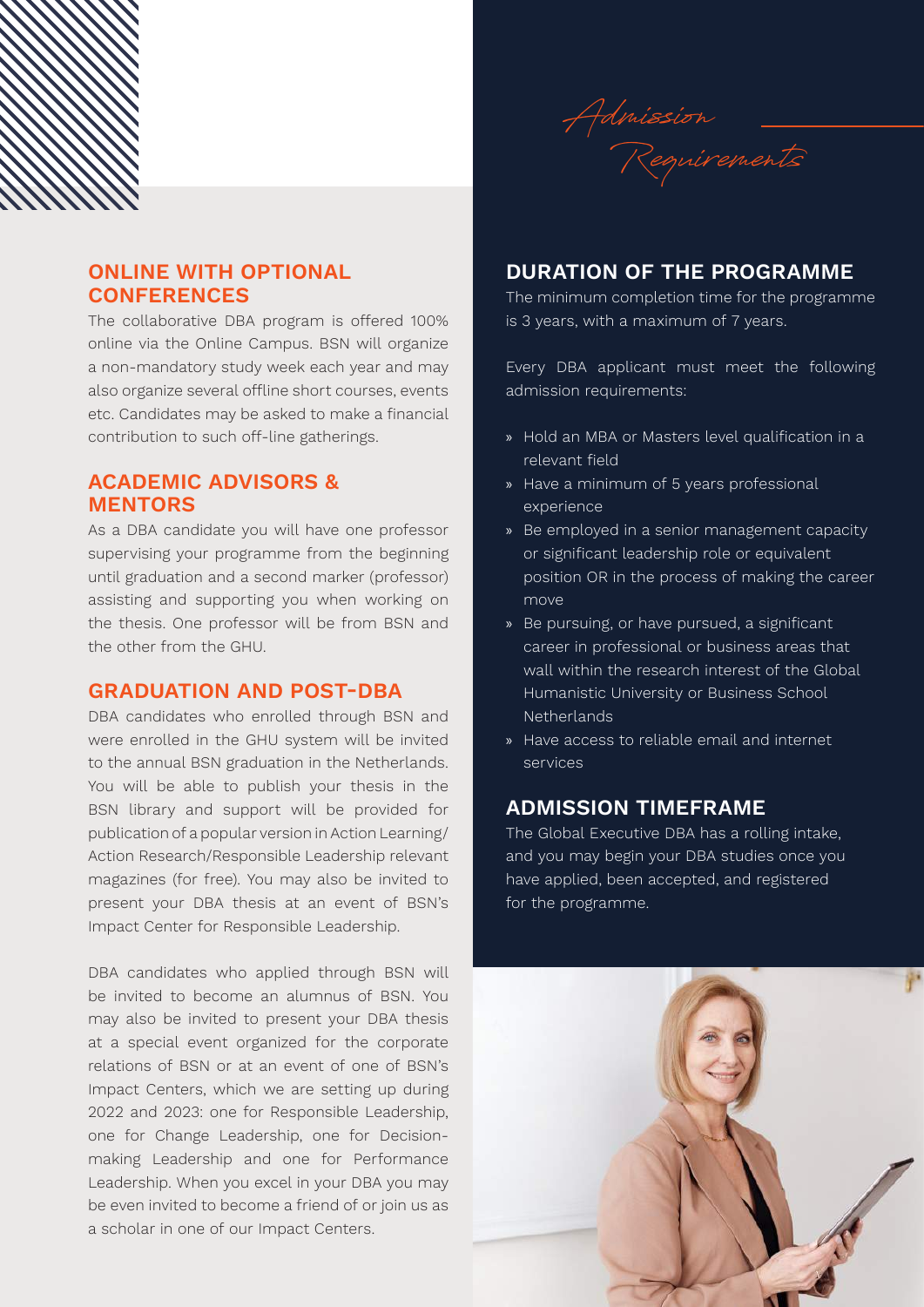**About**

Both GHU and BSN are prestigious universities located within the Kingdom of the Netherlands. BSN is officially recognised as a University of Applied Sciences, whereas GHU is officially recognised as a Research University.



# **THE GLOBAL HUMANISTIC UNIVERSITY**

The Global Humanistic University (GHU) received its charter from the Ministry of Education of Curacao. This charter grants the GHU the right to establish a university in Curacao for the purpose of providing and teaching high quality online study programmes in the fields of business administration, finance, and law. The bachelor, master, and doctoral programmes primarily cater to international students.

GHU's modern operations, makes it possible for candidates across the globe to do their DBA in their native language be it English, Mandarin, Dutch, German, French, Spanish or otherwise.

The GHU's rector, vice-rectors, faculty, and staff have decades of experience in the higher education sector, and quality assurance is one of the foundations of the GHU.

Another principle of the GHU is to have strict policies that ensure that all individuals- regardless of ethnicity, religion, disability, immigration status or gender – have access to all our activities and study programmes. The GHU policy dictates that all participants fulfill four major purposes:

- Preparation for life as active citizens in democratic society
- Preparation for sustainable employability.
- Personal development.
- The development and conservation of a broad and advanced knowledge base.
- The GHU is committed to providing a welcoming and safe environment free of any sort of discrimination.



# **BUSINESS SCHOOL NETHERLANDS**

BSN is a Dutch university of applied sciences (established 1988) and has a strong tradition of training managers via executive management programmes and short courses. It was also the first university in the Netherlands to offer a recognised MBA programme. BSN also boasts more than 20 years of experience in delivering prestigious international DBA programmes.

BSN has a truly global presence spanning countries such as China, South Africa, Nigeria, the Netherlands and the Czech Republic, with partners in many more.